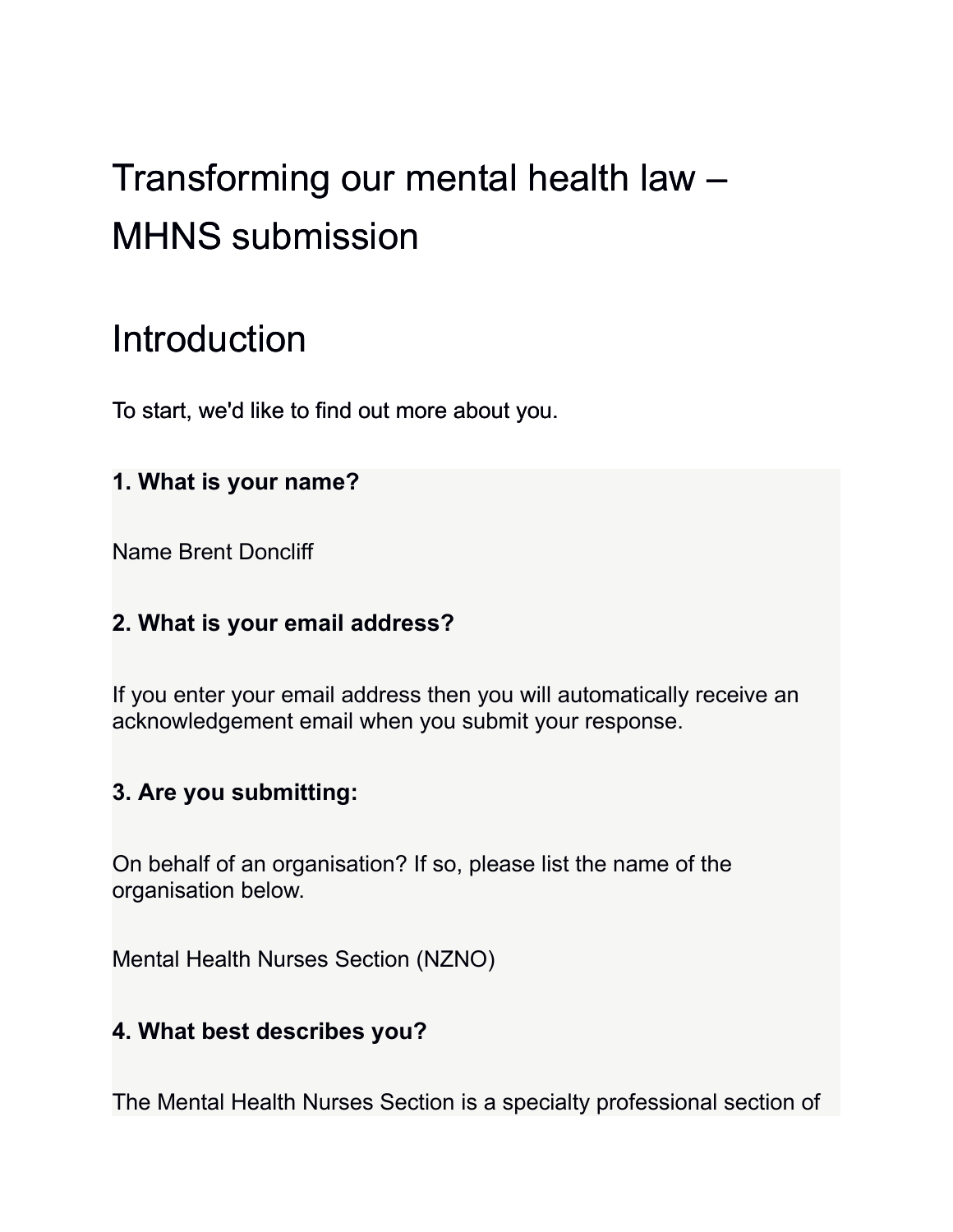the New Zealand Nurses Organisation dedicated to the provision of leadership, education and professional development of mental health nursing in New Zealand/Aotearoa.

## **5. What is your ethnicity?**

New Zealand European; Māori - Ngai Tahu, hapū Flutey

## **6. Which age group do you belong to?**

55–64 years

## **7. What part of the country do you live in?**

West Coast

## **8. Official Information Act responses**

Include my personal details in responses to Official Information Act requests

## **9. How can legislation help embed Te Tiriti o Waitangi?**

Response: Our history of forcing people to do things 'for their or others own good' [including mental health legislation] is fraught with mistakes and mis-steps. In a time when people of all races are suffering economically and personally, while others seem to have resources and privilege, then it will take much education and openness of the process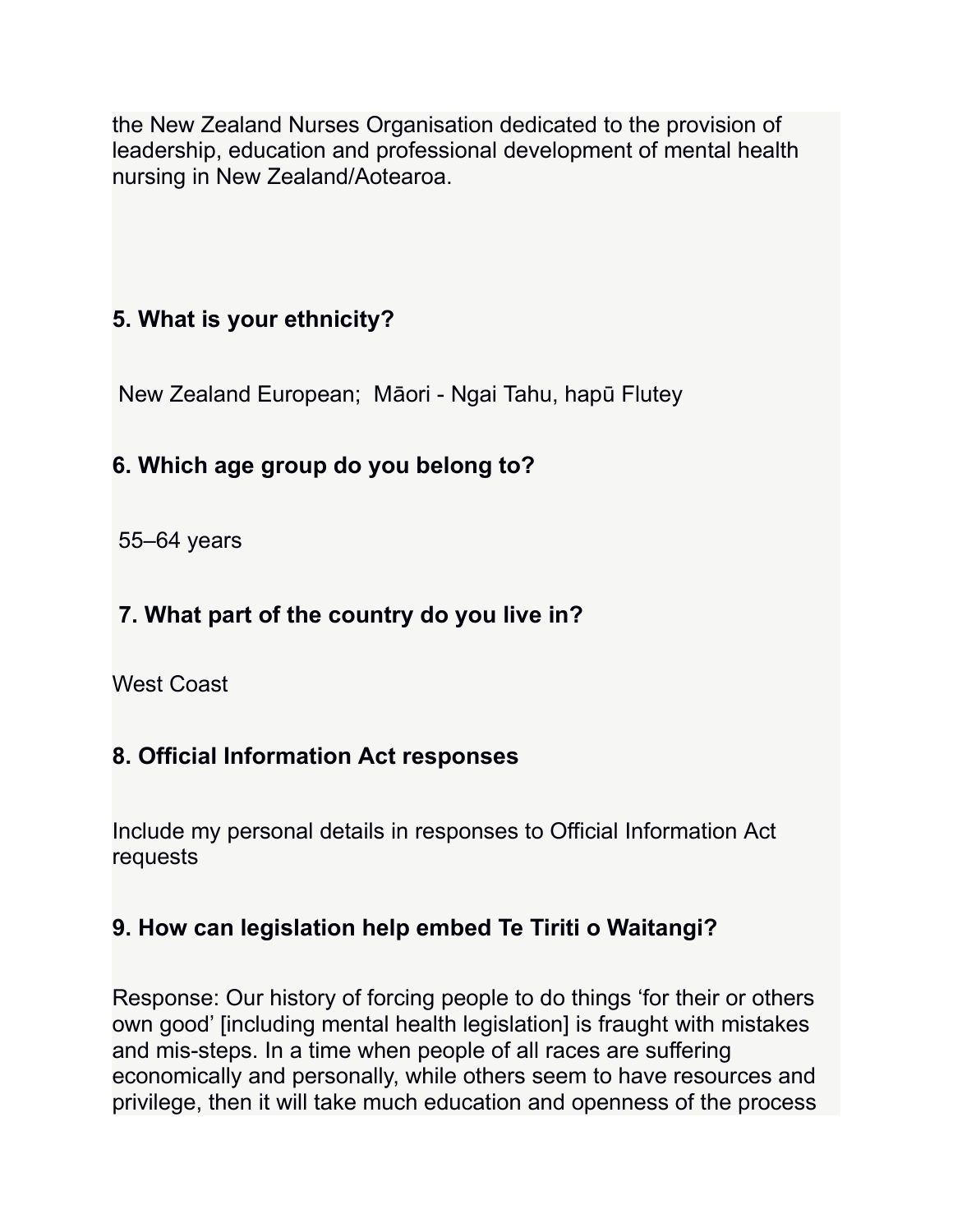so that people can see the benefit for all from legislation designed to embed Te Tiriti. While providing equity for Tangata Whenua - the benefit of any practices arising from legislation should be seen to be able to benefit all disadvantaged people, not just those who identify as Tangata Whenua.

There are many ways in which legislation could mandate such practices and embed Te Tiriti. For example, responsibility for providing information and support to ensure that patients' rights are upheld, under the current law, sits with a District Inspector appointed by the Crown. Compliance with Te Tiriti would mean that such support and assurance should be provided by an agent appointed by, and accountable to, both treaty partners.

Viewed as a power-sharing agreement, Te Tiriti would require all roles and functions with authority over the assessment and treatment of tangata whaoira to be dually accountable in this way.

## **10. What kaupapa Māori principles should the legislation incorporate?**

The Ministry of Health [2021] public consultation document comments, "Mental health services are encouraged to have kaupapa Māori models of care available for Māori under the current Mental Health Act and to use traditional Māori processes, such as mihi whakatau, to better welcome and support Māori individuals who are coming into care." "While encouraged," it adds, "these specific practices are not currently required by any legislation." The apparent suggestion is that the new legislation could mandate these models and practices.

I support this suggestion, but also note that this would require a massive increase in resourcing. The case of the three DHBs in the Lower North Island sub-region (CCDHB, HVDHB, WrDHB) illustrates the point. The number of Māori adults in contact with DHB kaupapa Māori services in these districts between 2014 and 2020 has ranged from 339 to 391 per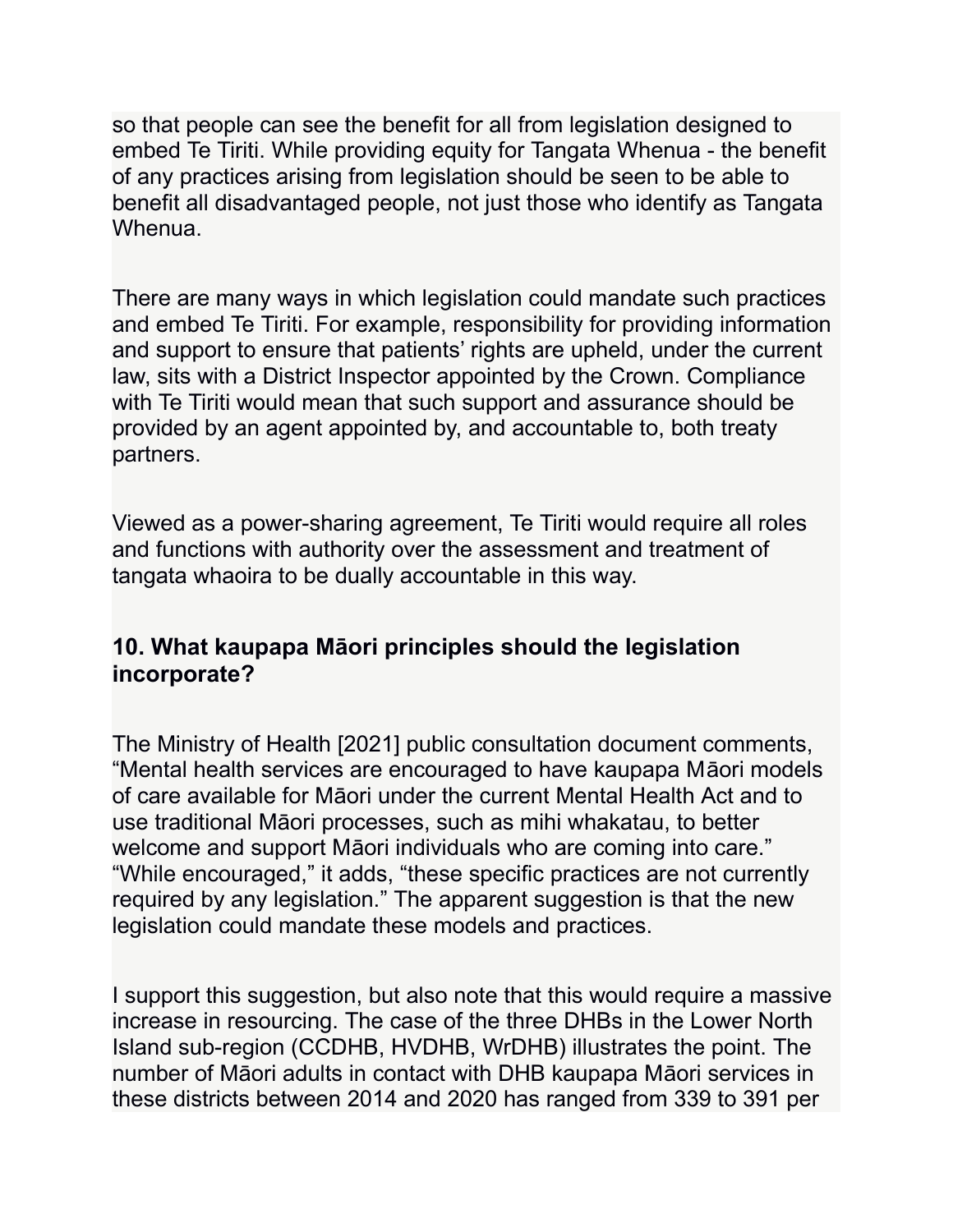year. Over the same period, the number of tangata whaiora Māori in these districts who were subject to compulsory assessment and/or treatment, in inpatient and respite settings alone, ranged from 689 to 923. And treatment in these settings represents only a small proportion of compulsory treatment under the MHA, with the majority occurring under section 29 in the community.

It is difficult to see, even with no budgetary restrictions and greatly reduced numbers subject to compulsory assessment and/or treatment, where the workforce could be found to provide kaupapa Māori models of care for all these tangata whaiora. The onus for non-provision will sit with the clinicians putting them in a position of inevitable blame for not providing such approaches. The workforce available to meet this outcome will not be available in the foreseeable future - little action has been taken to increase the mental health workforce except in the primary health space - this is not the service providing compulsory assessment and treatment.

There is greater scope for new legislation to mandate the use of traditional Māori processes to better welcome and support Māori individuals who are coming into care. Perhaps a process that incorporates the aspects of the Hui Process as suggested in Lacey et al. (2011)\*. Not everyone who has Māori lineage/ancestry identifies as Tangata Whenua, but even these people and Tauiwi will benefit from a generalised form of this process/framework.

Lacey, C., Huria, T., Beckert, L., Gilles, M., & Pitama, S. (2011). The Hui Process: a framework to enhance the doctor-patient relationship with Māori. *New Zealand Medical Journal, 124*(1347), 72-78.

**11. What effect will embedding Te Tiriti o Waitangi into practices have for other population groups (for example, children, disabled people, etc)?**

See above.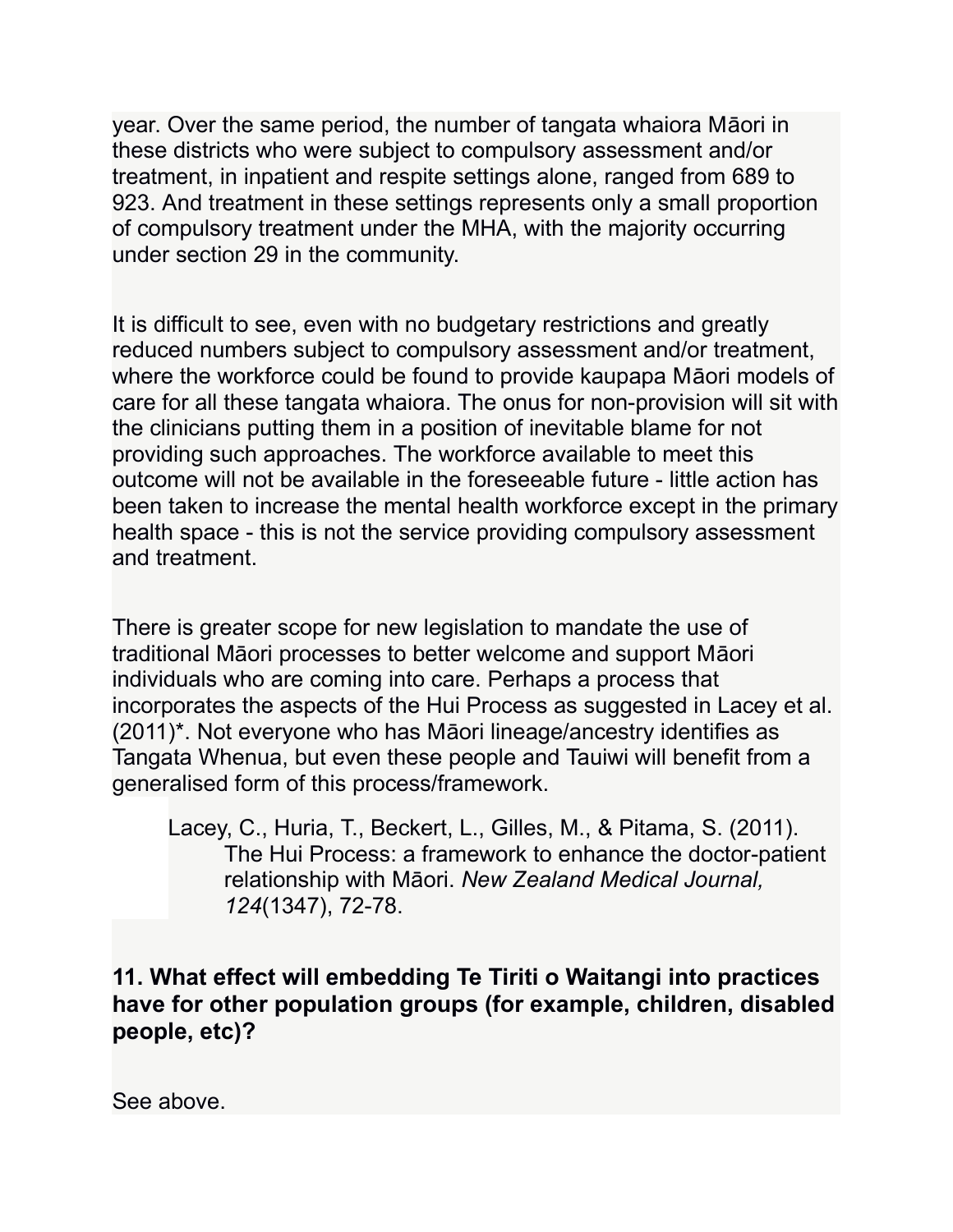## **12. What should be the purpose of mental health legislation?**

Laws should be for the protection of a person/individual, their whānau/family/significant others and the general public when a person is talking or behaving in such a way which indicates they have an abnormal thought process [and associated behaviour] as a result of temporary or enduring mental illness and they may pose a risk to themselves or to others as a result of that thought process, talk or behaviour - to the degree that if, following specialist mental assessment, it is deemed that the degree of risk is minimal or remote then the person should be allowed to 'go on their way'. Enforced mental health treatment can only be justified where there is, on the balance of specialist opinion, an ongoing and unacceptable risk to the person, their family/whānau or wider society. When making a decision about compulsory mental health treatment specialist opinion should be sought from medical/psychiatric, cultural, and (if needed) educational specialists.

#### **13. If new legislation does not allow compulsory mental health treatment, what requirements should be in legislation to protect an individual's rights and prevent an individual being coerced into accepting mental health treatment that they might not want?**

FIRST: If there is no provision for compulsory mental health treatment, then there needs to be a clear understanding that a person with a mental illness, or who is posing a risk to themselves or others because of their abnormal psychology must be treated as a criminal if they act in a way to cause danger or harm to others. The criminalisation of the mentally ill is something to be avoided, but it needs to be understood that people need to be protected from their own actions [and others also need to be protected] if the person would not have acted in that way to cause danger or harm to others if they were not suffering from abnormal mental functioning. It is axiomatic that criminal law is only employed after an offence [such as harm to others] has been committed. It is not the function of the criminal justice to prevent harm from occurring. Prevention and amelioration of harm is instead the general function of the New Zealand health system. The current Mental Health Act provides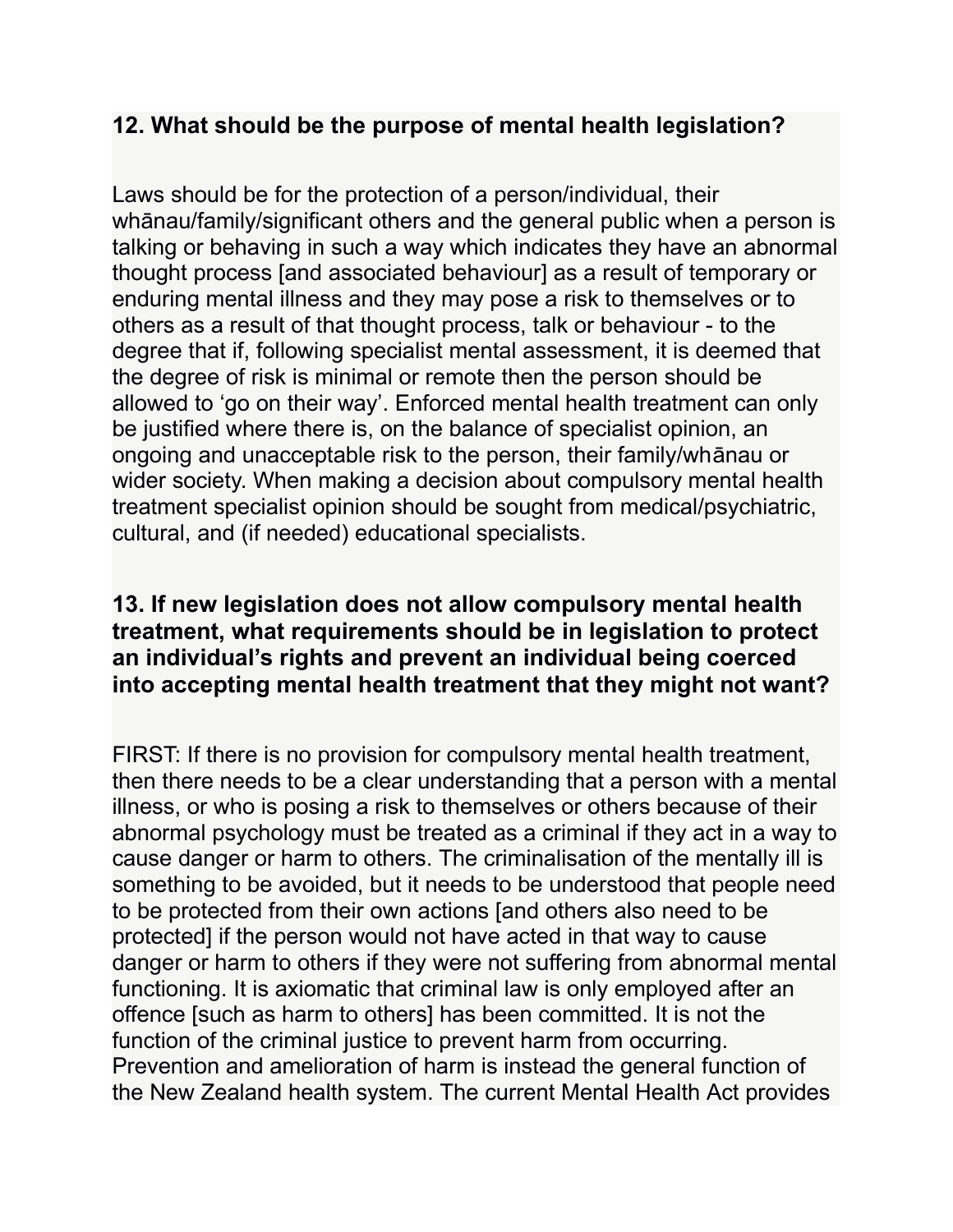a legal framework and sets out the narrow circumstances in which people may be subject to compulsory (psychiatric) assessment and treatment, in situations where these people may cause serious harm to themselves or others and are gravely impaired in caring for themselves. If this framework is removed in the new legislation, the ability of the health system to perform its function would be undermined. It is unlikely that the New Zealand public would find this change acceptable. The discussion document reminds us that the Crimes Act can prevent a suicide or an offence. This is an interesting point. How many police officers would be willing to use the Crimes Act in the situation of mental disorder and what then? Force used to stop the person killing themselves then where?

SECOND: Where someone has an enduring mental illness that may lead them to act in ways that are not in their own best interests, then the appointment of a guardian under the Protection of Personal and Property Rights Act 1988 would be appropriate.

THIRD: There needs to be freely available psychiatric/medical consultations, regular physical health checks, and free and easy access to necessary prescription medications - so that there are no economic barriers to people obtaining needed health advice and medications. There needs to be a collaboration by WINZ & Primary (and Secondary) Health Organisations that structural and economic barriers to obtaining timely health assessment [including mental health assessment] are identified and eliminated/addressed as early as possible in the process.

#### **14. What effect might new legislation that does not allow compulsory mental health treatment have for particular population groups (for example, children, disabled people, etc)?**

If new legislation does not allow compulsory mental health treatment, the negative effects will be felt most strongly among population groups who are already disadvantaged.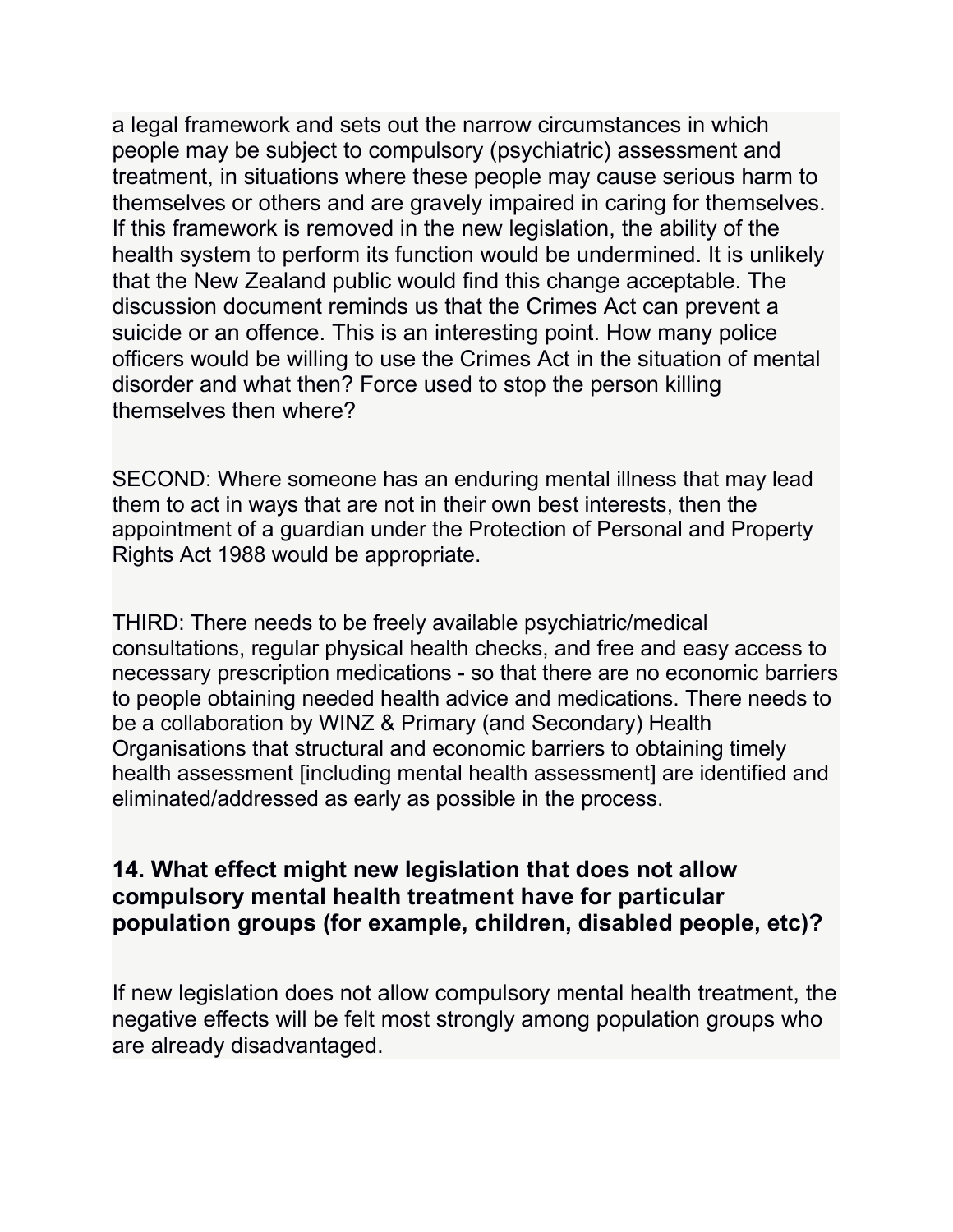This has been seen in the debates around vaccination against Covid-19. One section of the population has prioritised the rights of individuals to refuse a medical treatment which is effective at preventing harm. Australian research into the domestic anti-vaxxer movement in Melbourne [\[Lopez, 2021\]](about:blank) suggests that it is made up of people who are wealthier and more privileged than the general population, and therefore less vulnerable to severe illness and death from Covid-19.

The [New Zealand Human Rights Commission has argued](about:blank) in relation to Covid-19 that there are times when limits on the rights of individuals to refuse medical treatment can be justified, and when a balance must be struck between the rights of individuals and the right to public health and safety. The High Court, in the case of [Four Aviation Security Service](about:blank)  [Employees v Minister of Covid-19 Response,](about:blank) has accepted this argument. Applying coercion to accept medical treatment, for example though vaccine mandates for health workers and others, has also been justified on the grounds that the right to health and safety for vulnerable groups (including children and Māori) can take precedence over individual rights.

There is a significant overlap between the groups who are more vulnerable to Covid-19 and the groups who are more vulnerable to harmful effects of untreated mental health problems. If the new legislation prioritises the rights of individuals and does not allow compulsory treatment, the effect would be analogous to allowing the anti-vaxxers win the debate and set New Zealand's public policy on vaccine mandates.

#### **16. If legislation allows compulsory mental health treatment, when should compulsory mental health treatment be allowed?**

Only at those times when there is a clearly identified (or initially assumed) significant risk to self or others to the extent when the risk has been assessed and likelihood of adverse outcome has been eliminated or reduced to an 'acceptable' level - through time, medical or social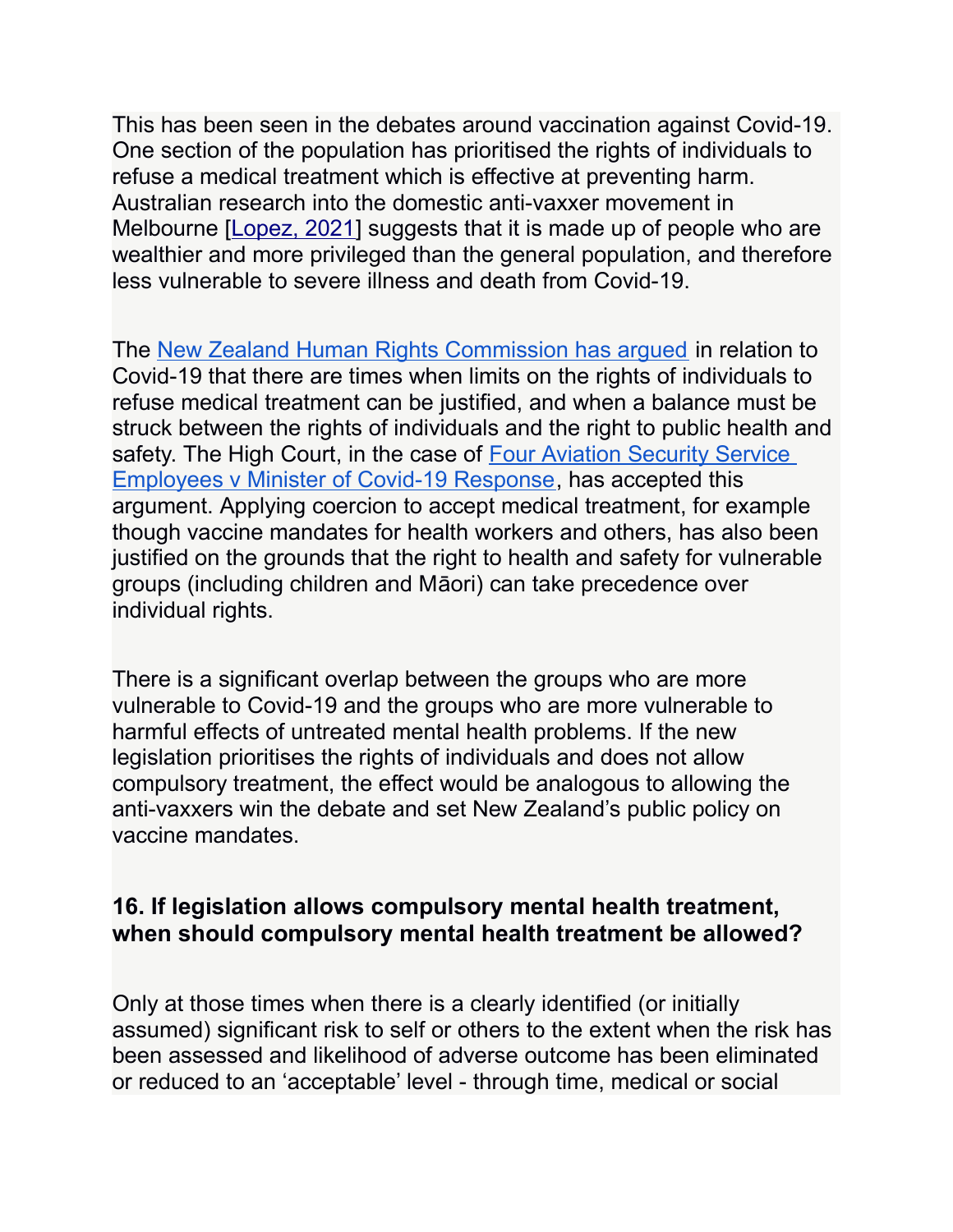intervention then the need for compulsory treatment should be reviewed.

Discussion document - "New legislation can support mental health services to shift their focus from reactive risk management to proactively supporting the safety of people, with the concept of safety defined from the perspective of the person rather than the practitioner." This comes from the *He Ara Oranga* report with its focus on mild to moderate illness and the lack of attention to the voices of mental health professionals. What does it mean for people who are acutely suicidal or psychotic?

There will always be risks associated with people who suffer from altered states of mental functioning due to acute or enduring mental illness, acute or chronic stress or other factors beyond their own control. There is a need for debate and identification of what could/should be an acceptable level of risk. There has been media and professional commentary about the current mental health legislation being interpreted in a 'risk averse' manner inasmuch that some people under compulsory treatment orders remain under these orders for longer periods than is needed. Were this situation to change and people be released from compulsory treatment while still being assessed as having a risk to themselves or others, then to what degree do the treating clinicians who were involved in the mental health care of the person prior to being released from compulsory treatment share in any legal/professional liability should that person who was released from compulsory treatment then stop mental health treatment and then behave in such a way that harms themselves, other people, or property/animals? In short, what is an acceptable degree of risk, who makes this determination, and what indemnity is given to the people involved in making this determination when an adverse/sentinel event happens soon after a person is released from compulsory mental health treatment?

**17. If legislation allows compulsory mental health treatment, how should 'mental disorder' be defined, or do you think another phrase and definition should be used, and if so, what?**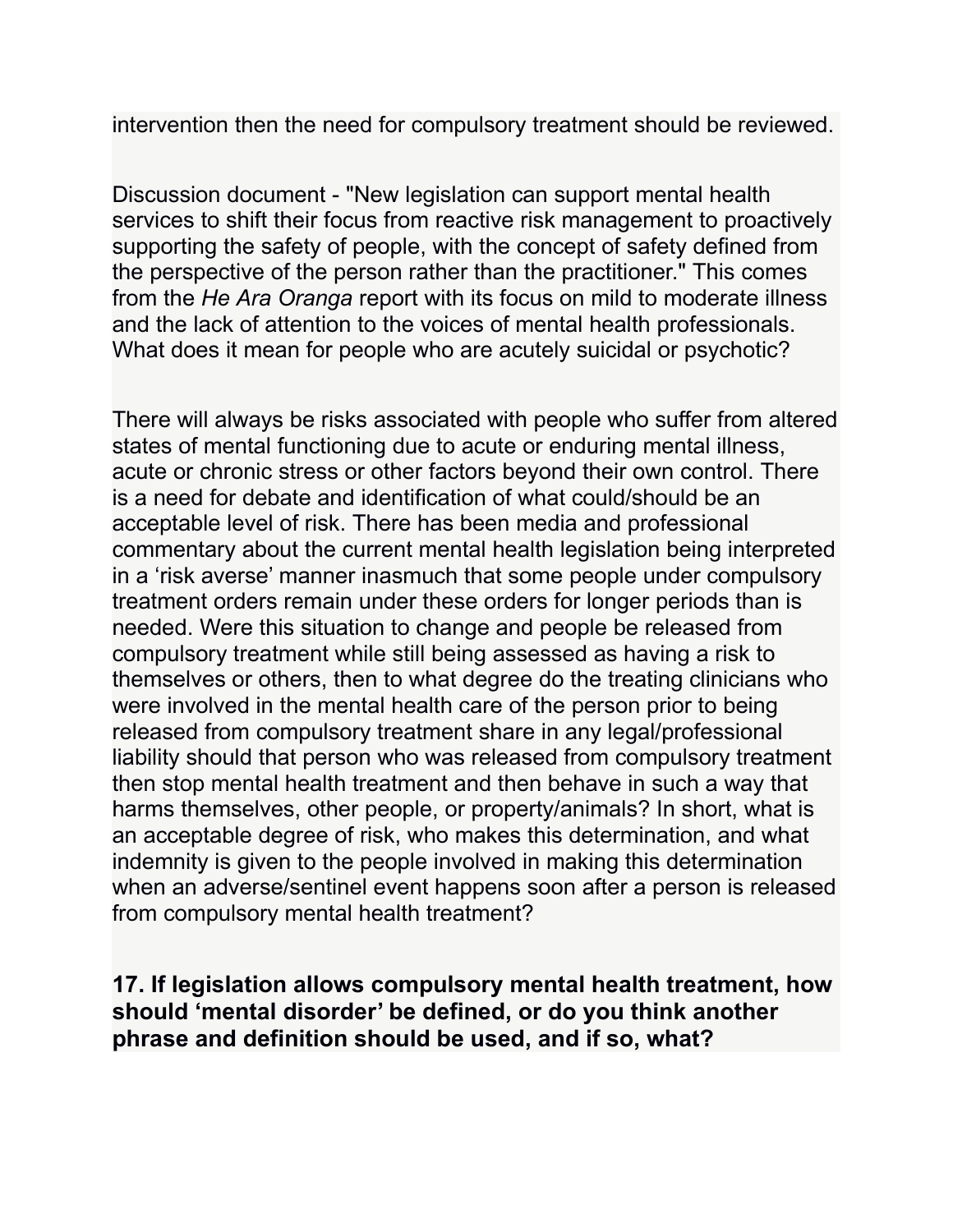Perhaps.. "an abnormal state of mind leading to abnormal thought process [and associated behaviour] as a result of known or suspected temporary or enduring mental illness, acute stress reaction or other reason that may pose an unacceptable identifiable risk to themselves or to others as a result of that thought process, talk or behaviour.

## **18. If legislation allows compulsory mental health treatment, where should compulsory mental health treatment be allowed to occur (for example, in hospitals and/or community settings and/or other facilities)?**

Compulsory treatment should only take place in an environment provided by registered mental health practitioners and, if treatment is considered to be safe in the community, registered health practitioners should be available for rapid assistance for whānau and caregivers. The Health and Safety at Work Act 2015 must be a consideration in relation to where health practitioners can work, and what processes are in place to eliminate, minimise or manage identifiable safety risks for workers in whatever environment they work.

## **21. If legislation allows compulsory mental health treatment, which health professionals should be allowed to assess whether a person needs compulsory mental health treatment?**

Only registered health professionals who have education and expertise in assessing mental status, mental health risk assessment and management and awareness of current/contemporary treatment resources and availability.

## **22. What criteria should the legislation use to say when compulsory mental health treatment is allowed?**

There has to be a judgement between the risks of not enforcing treatment and also the rights of the person to self-determination; and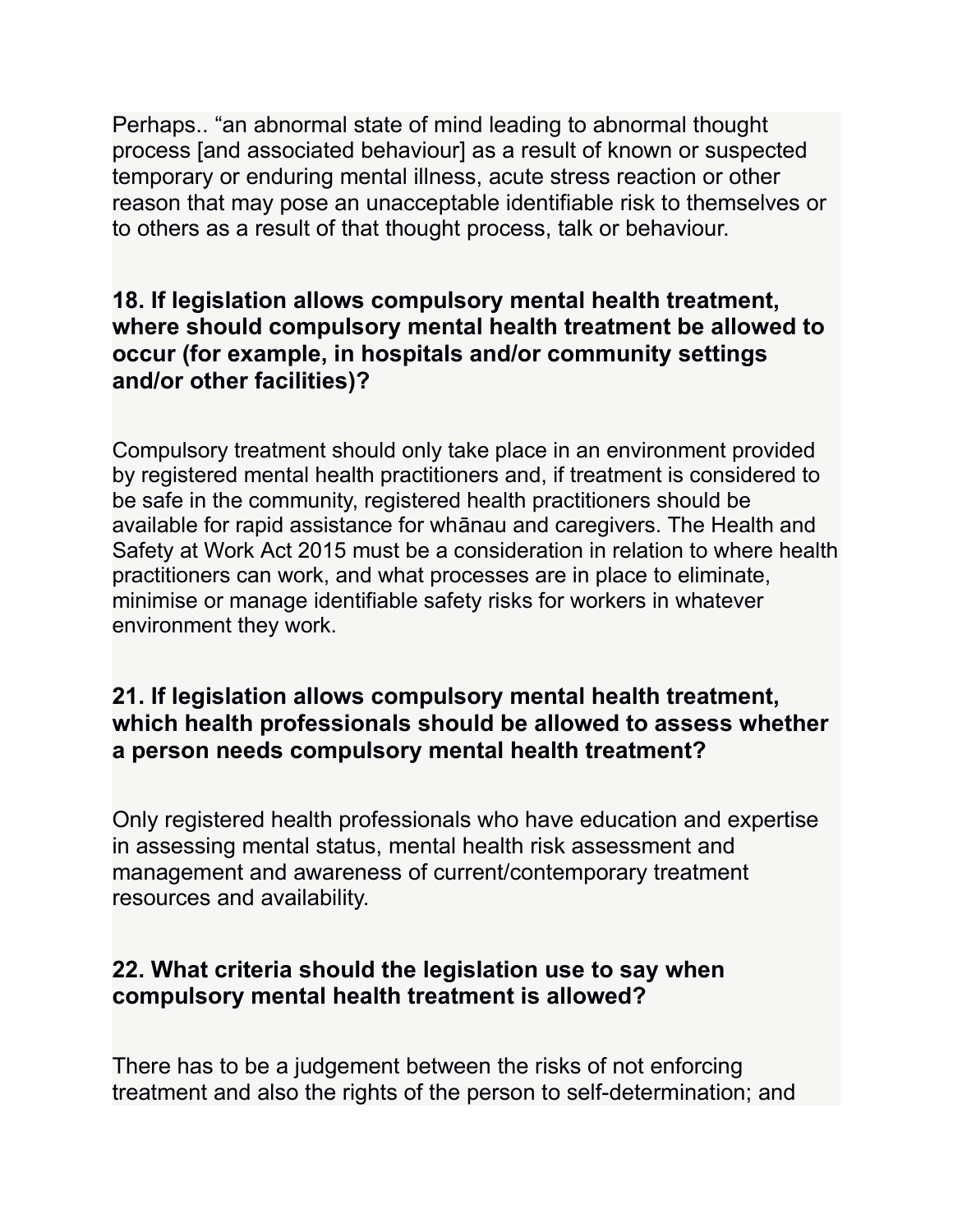also consideration of safety and wellbeing of family/whānau/caregivers who may be detrimentally impacted if a mentally unwell person who needed treatment was to be returned to their care - but they did not have the necessary skills and/or experience to deal with the degree of mental distress or behaviors of that person.

#### **23. If decision-making capacity is a criterion, what matters should be relevant to an assessment of whether a person has the capacity for the purposes of mental health legislation?**

Everyone has varying degrees of capacity to make decisions. The consideration in relation to decision-making capacity is that in any given set of circumstances does the person have the ability to make a decision that, given different circumstances, they would still make. As many decisions have consequences - sometimes even lethal outcomes - the need for careful consideration of the current circumstances, determining if there has been any recent changes in presentation (intoxication, presence or exacerbation of delusions/hallucinations, changes in mood) which may lead to the person to make decisions that are not 'clear headed' which could lead to detrimental outcomes for themselves and/or others. The input of close family and/or significant others during the assessment processes is essential to obtain evidence of change in presentation, functioning and/or other circumstances.

## **24. Who should assess whether a person has the capacity to make a decision about mental health treatment?**

A registered mental health practitioner who has undergone training in capacity assessment, in consultation with the close family/whānau/significant other of the person concerned.

#### **25. If additional criteria for when compulsory assessment and treatment can be used are related to risk, how should these criteria be framed?**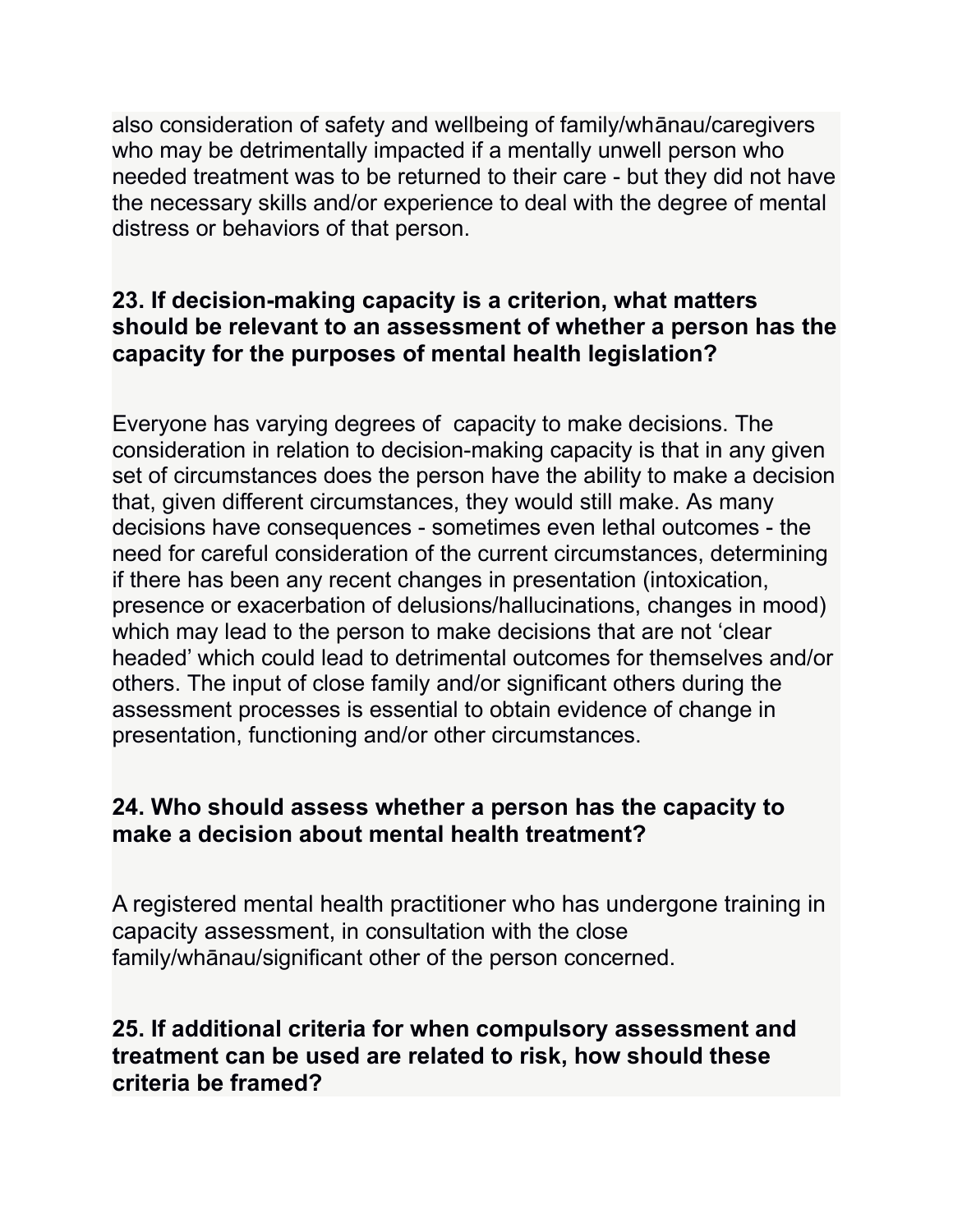Discussed earlier.

## **26. How would the criteria for compulsory mental health treatment reflect te ao Māori?**

The need to engage and involve the person and their family/whānau/significant others and where possible work toward a shared understanding of the issues related to presentation and the immediate plan of care and timing and involvement of reviews. According to [Ministry of Justice \[2001\],](about:blank) "individual rights were generally superseded by collective rights" in the Māori world.

## **27. How should the legislation address cultural considerations in the requirements for when compulsory mental health treatment can be used?**

Use of interpreters and cultural advisors should be used at the earliest opportunity - even if via telephone or audio-visual. Interpreters and cultural advisors should be trained and understand basics about mental health/illness, the mental health legislation and the processes embedded in the legislation/regulations.

## **30. How might a supported decision-making process reflect te ao Māori?**

According to [Ministry of Justice \[2001\],](about:blank) "While Māori kin groups had kaumātua, rangatira or ariki as leaders, these leaders did not make decisions on behalf of their kin group without first consulting with them. Meetings would be held to discuss the issues and a consensus would be gained as to the appropriate form of action. "I think our whole philosophy of consensus…wasn't such a bad philosophy. It took a lot of time, but it meant all shades of the arguments were heard. There was a chance to discuss them, they could be dismissed or supported depending on how they felt about them, which I think is a very healthy way of coming to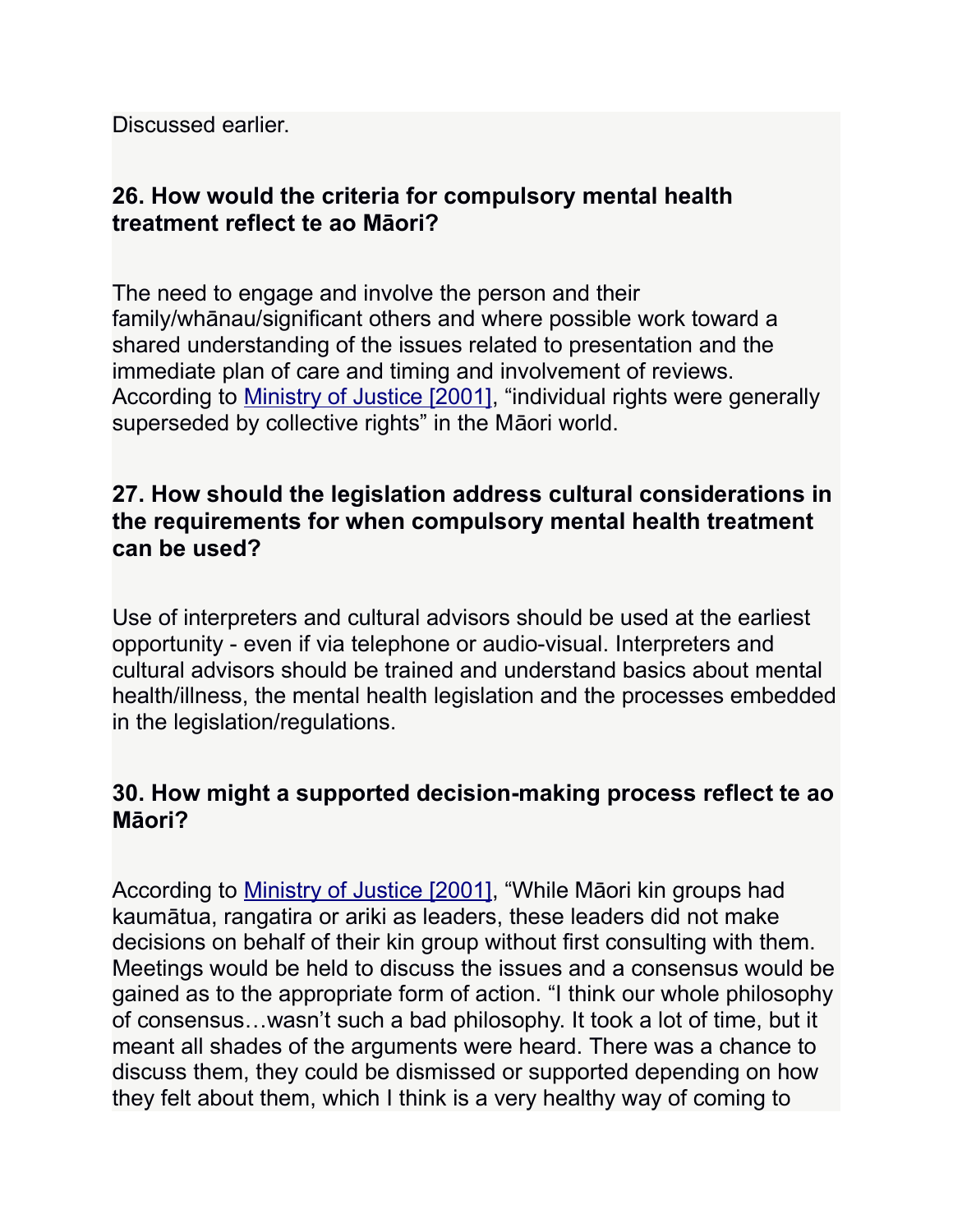resolution, whether it was dispute resolution, or political resolution or domestic resolution…'"

This sets out how the meeting or hui, as a supported decision-making process, might reflect te ao Mäori in coming to a resolution around treatment options.

## **33. What, if any, restrictive practices should the legislation allow?**

Personal, environmental or chemical restraint only to the degree where extant risks of harm to self or others is evident as a result of the presentation/behaviour of the person. It must be reviewed by the treating team including medical and nursing staff every two hours (possibly extended to 6-8 hours overnight if the medical staff are on-call [but nursing staff should still review every two hours and terminate restraint if deemed safe to do so]). Restraint should be terminated at the earliest safe opportunity.

Under the [Ministry of Health \[2010\] Guidelines,](https://www.health.govt.nz/system/files/documents/publications/seclusion-guidelines-feb10.pdf) the following are situations where, according to the duty of care, seclusion as a form of restraint may be appropriate:

(a) the control of harmful behaviour occurring during the course of a psychiatric illness that cannot be adequately controlled with psychological techniques and/or medication

(b) disturbance of behaviour as a result of marked agitation, thought disorder, hyperactivity or grossly impaired judgement

(c) to reduce the disruptive effects of external stimuli in a person who is highly aroused due to their illness

(d) to prevent harmful or destructive behaviour, using specific indicators of impending disturbance which may be identified by either the individual or the staff, and which should wherever possible be part of an agreed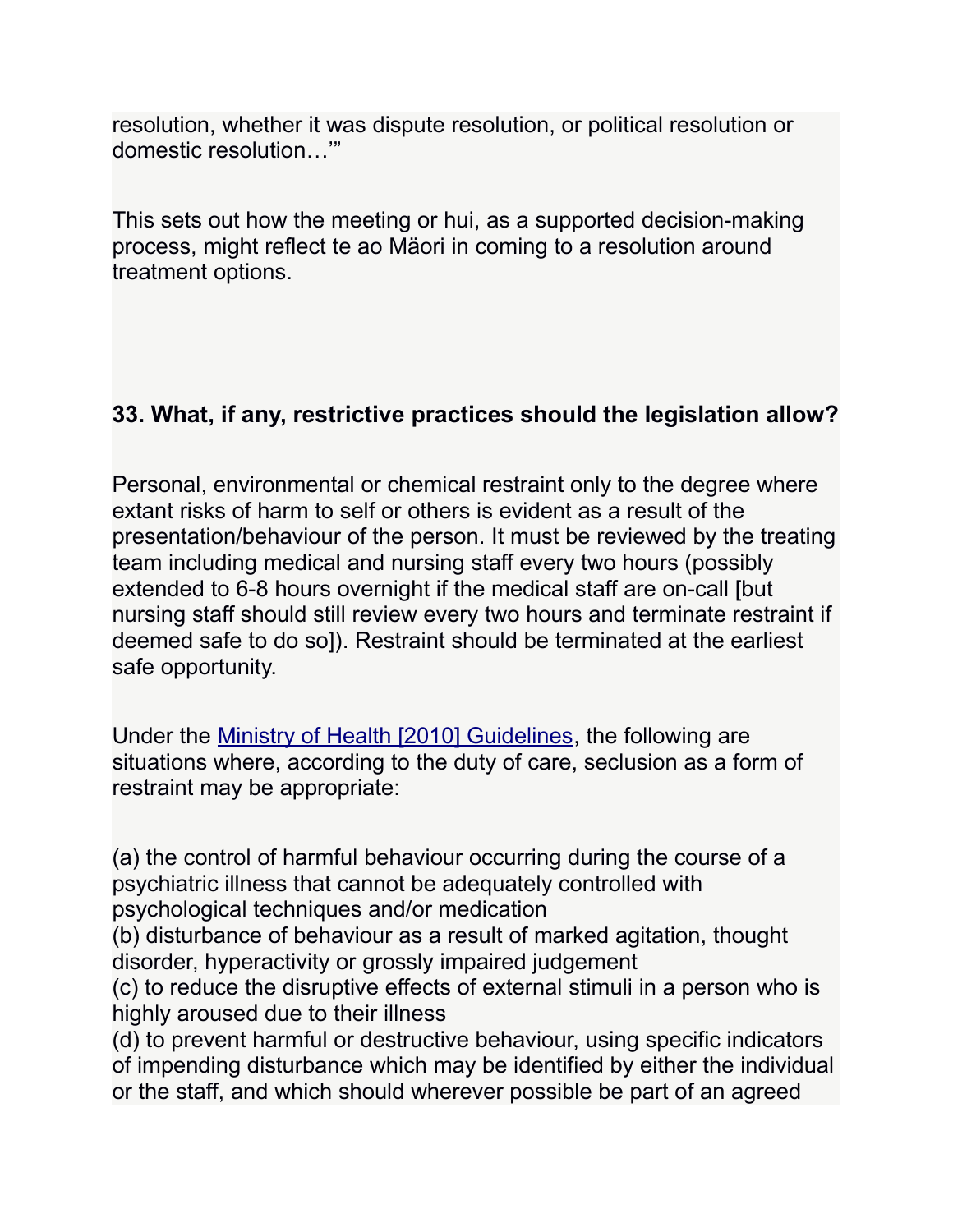management plan.

If, under the new legislation, restraint is no longer permitted in the mental health system, then the social control of harmful behaviour will be undertaken by other agencies. Echoing points made in response to Question 13 above, the primary agency likely to be called upon most often to control harmful behaviour in hospitals is the New Zealand Police.

Referrals to other agencies are likely too, however, such as WorkSafe NZ. As the regulator, WorkSafe's functions include engaging with duty holders, educating duty holders about their work health and safety responsibilities and enforcing health and safety law. A guiding principle of the Health and Safety at Work Act 2015 is that workers and other persons should be given the highest level of protection against harm to their health, safety, and welfare from work risks as is reasonably practicable.

The regulatory impact statement for any legislation which disallows restrictive practices in hospitals should be extensive.

For optimal conditions of least restrictive practices, mental health services require sufficient mental health registered professionals with adequate undergraduate and post graduate education (including mental illness, risk assessment and management and therapeutic techniques beyond the minimalist approaches evident in current training such as SPEC). More specialist undergraduate training is required for nurses and medical staff working with people requiring compulsory assessment and treatment. The environment in which such restriction occurs should be designed with adequate space and therapeutic surroundings.

## **34. How should legislation ensure the use or prohibition of restrictive practices reflects te ao Māori?**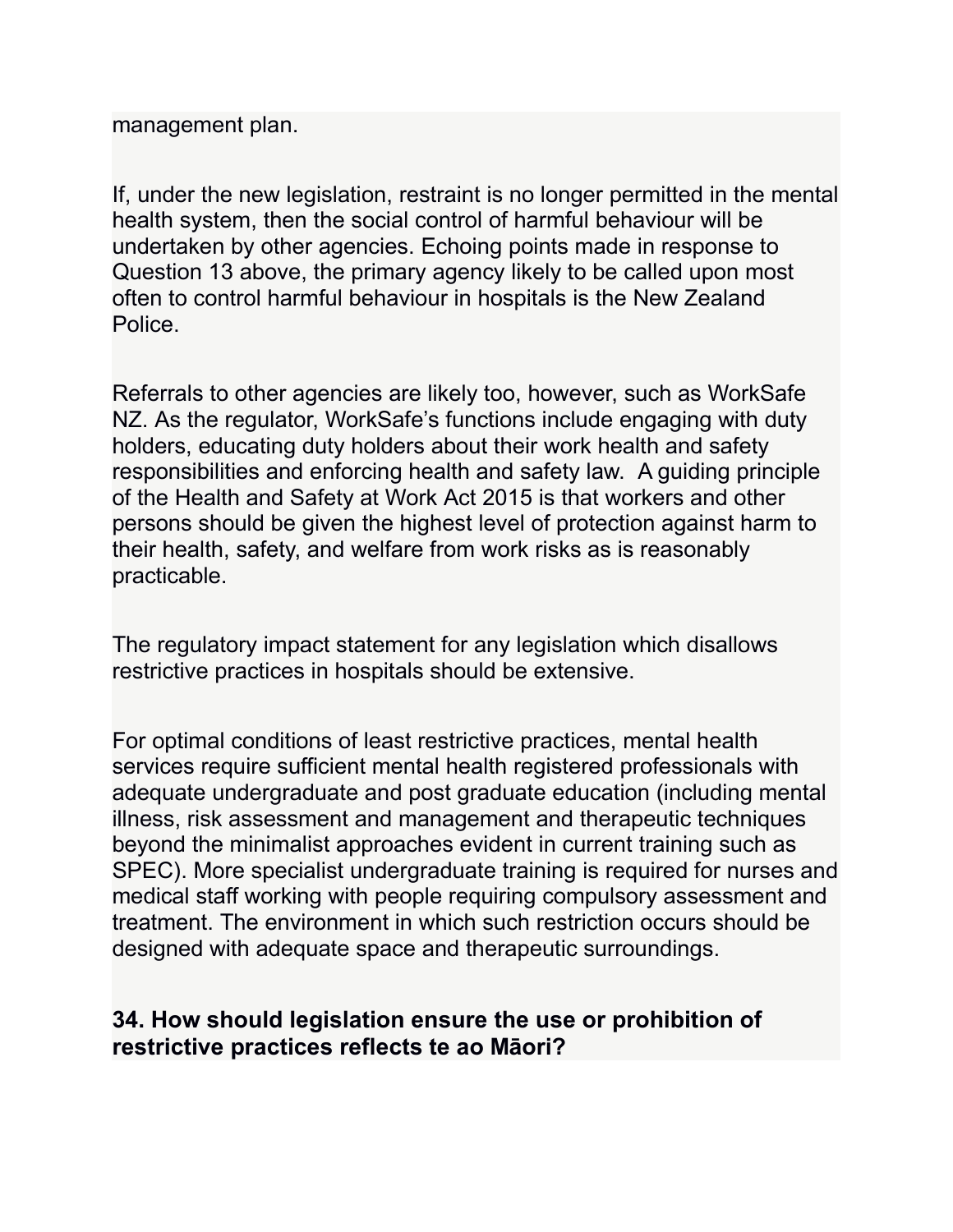Family/whānau to be involved in decision-making and allowed opportunity to remain with the person where they so request and the request can be facilitated. This could reduce the need for seclusion, if there is a safe area where the person and their whānau can be located and can be safely observed/assessed. Medications, per best practice, should be explained to the person and their family/whānau. Any request for use of rongoā or complementary medications should be approved where these are assessed as not being contraindicated to current treatment. Full explanations should be given of why anything is not approved to be used.

## **35. If any restrictive practices are allowed, what rules should be in the legislation about their use?**

Legislation is a blunt tool. It is preferred that Regulations under the Act be approved to determine what restrictive practices are approved for use, and any mandated review mechanisms. It is suggested that a 'learning organisation' approach be included in the Regulations so that each instance of the use of restrictive practices being used is reviewed to determine the circumstances and if things could be done differently to reduce the likelihood of the restrictive practice being needed in similar circumstances. It is important to stress that a non-judgemental approach must be taken in these internal reviews - the goal is to learn and identify where/if changes in clinical practice can be used to minimise restrictive practices.

#### **36. What rules should legislation include to ensure patients and staff are safe whether or not restrictive practices are allowed?**

Using the Health and Safety at Work Act 2015 guidance - there needs to be a balance so that staff, other service users, visitors can be kept safe. Local policies and procedures should be formulated under the Regulations to the mental health legislation. These policies and procedures should identify and address staff, personal and group safety, and safety of property and furnishings - so that a suite of approved practices are identified from lowest impact to higher impact so that safety and security measures are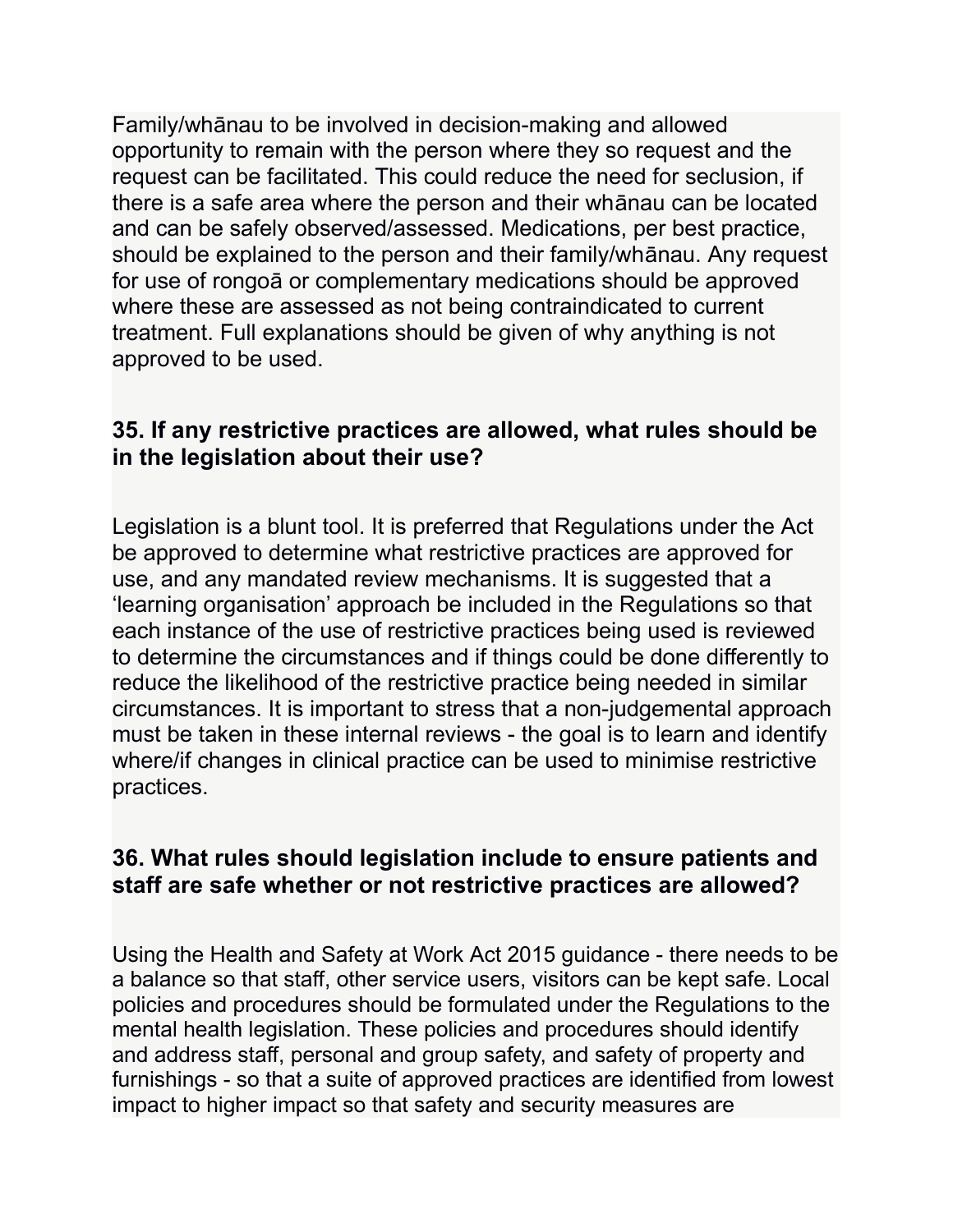appropriate for the situation.

## **37. What effect would allowing or prohibiting restrictive practices have for particular population groups (for example, children, disabled people, etc)?**

There are particular concerns related to the care and protection of children - this places an additional duty of care for mental health practitioners.

## **41. How, if ever, should legislation require the involvement of family and whānau, where appropriate?**

The involvement of family is critical and should be mandated – except in the circumstance of family violence as discussed below.

## **42. How would any requirements for family and whānau involvement reflect te ao Māori?**

Addressed earlier.

## **43. What rights and responsibilities should family and whānau be given in the legislation?**

There is a balance between the individual and the family/whānau rights/responsibilities. Unless there are specific contraindications, then family/whānau should be provided with information and their input sought - as they may have information/insights crucial to making a determination about the best plan of action to care for the person being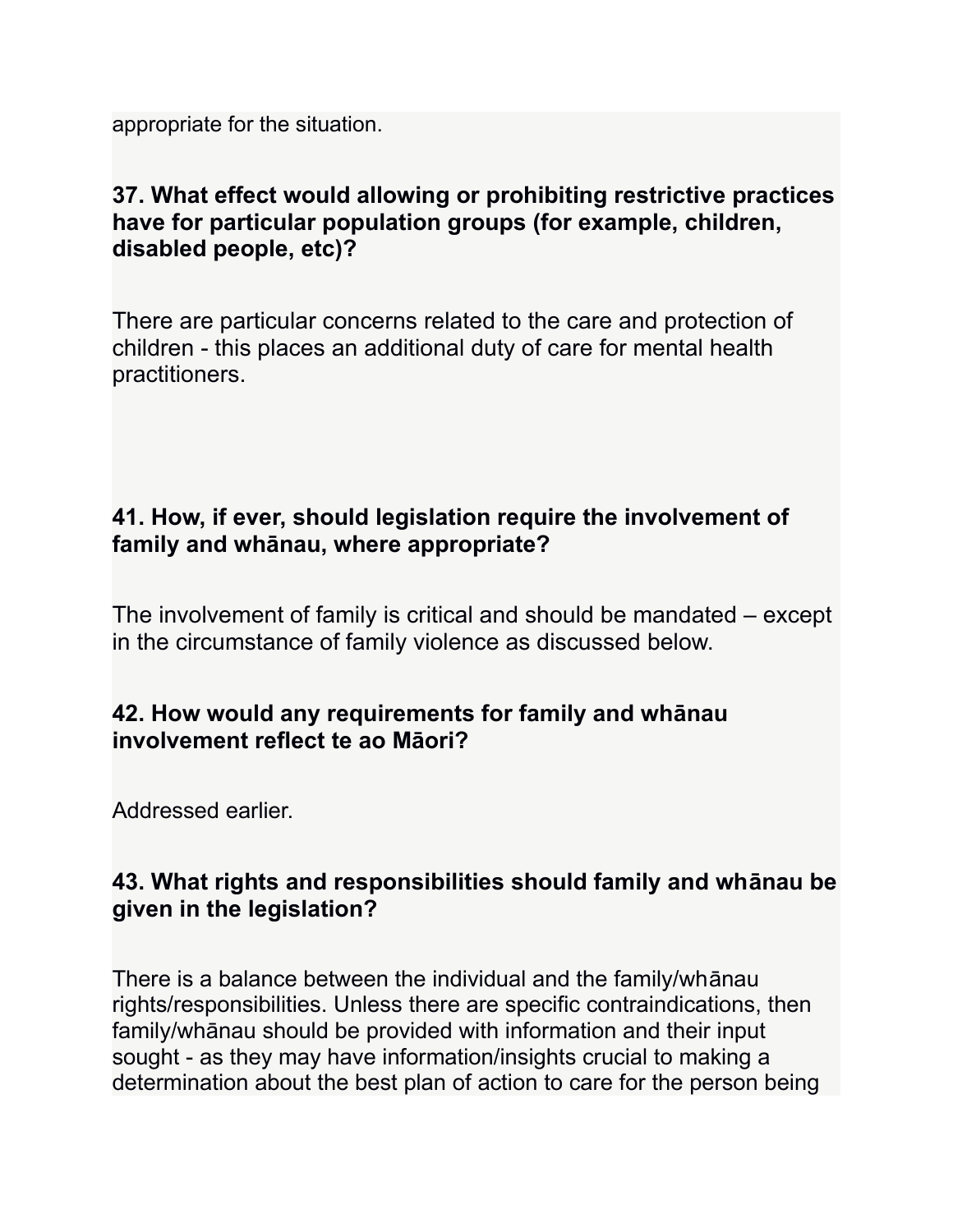assessed/treated. In any case, any communications should fit within the Privacy Act 2020, and associated Health Information Privacy Code.

#### **44. When is it appropriate not to require the involvement of family and whānau?**

Best practice is to involve family/whānau/significant others, except where there is intimate partner violence or family violence (including child abuse and neglect). However, in a situation that is fast moving and immediate action is needed to ensure safety of the person or others, then this should be the priority. Once immediate safety issues have been addressed then contact should be made with family/whānau.

#### **45. What information, if any, should legislation require to be shared with family and whānau?**

Family/whānau should be provided with information to enable them to understand the current situation. If they are directly involved in the dayto-day care of the person being assessed/treated then within the Privacy Act 2020, and associated Health Information Privacy Code are guidance that allows more specific information to be shared to enable them to continue their role in the day-to-day care of the person.

## **53. How should the legislation treat a person with decisionmaking capacity in the justice system who does not want to receive mental health treatment?**

This would depend on the likely impact this would have on others. If their decision to not have treatment results in an easily foreseeable situation where other people are at risk then their decision would need to be reviewed. I expect that the Mental Health Review Tribunal [or similar such agency] should have the power to investigate and recommend appropriate action to the Court - perhaps under the Protection of Personal and Property Rights Act 1988 to have a Welfare Guardian appointed.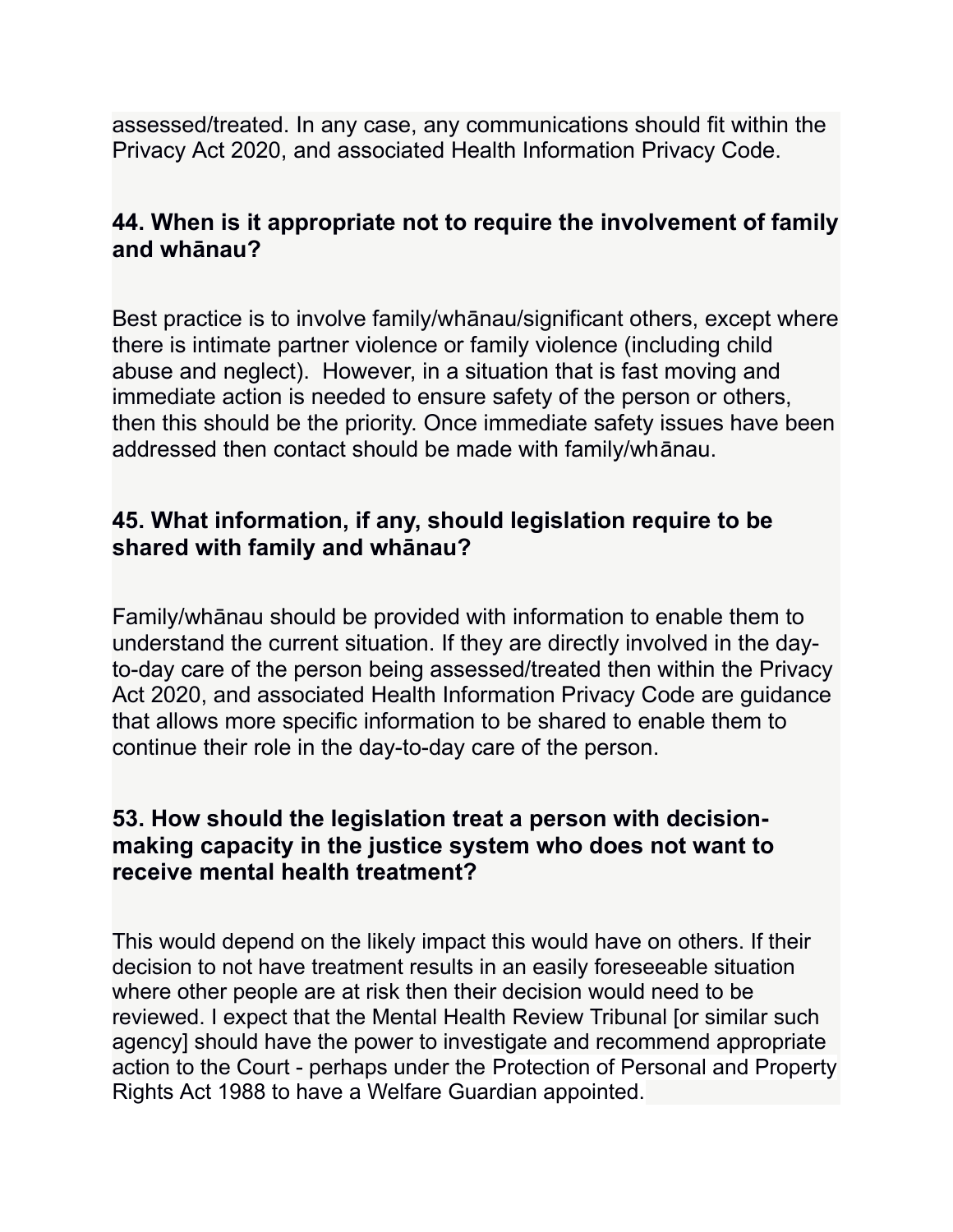## **55. How should compulsory mental health treatment be applied for a person found not guilty by reason of insanity?**

I would expect that s. 24 of the Criminal Procedure (Mentally Impaired Persons) Act 2003 should still cover this situation. Irrespective of the new mental health legislation there still needs to be provision for secure detention and treatment of mentally ill offenders.

## **57. Who should be responsible for approving the use of compulsory mental health treatment?**

As per the current MHA, a judge should be used if the assessed need for compulsory treatment is longer than a few weeks.

## **58. What should be the process for approving the use of compulsory mental health treatment?**

Similar graduated processes as is the case now - where the process for compulsory treatment can be halted by the responsible clinician if it is no longer needed.

## **59. What information should be required for requests to approve the use of compulsory mental health treatment?**

Clinical history, Current presentation, Risk assessment, input from the person concerned, their family/whānau/significant others.

#### **63. What should the process be when a person disagrees with the compulsory mental health treatment chosen for them by a health practitioner?**

Same process as under the current MHA - request judicial review as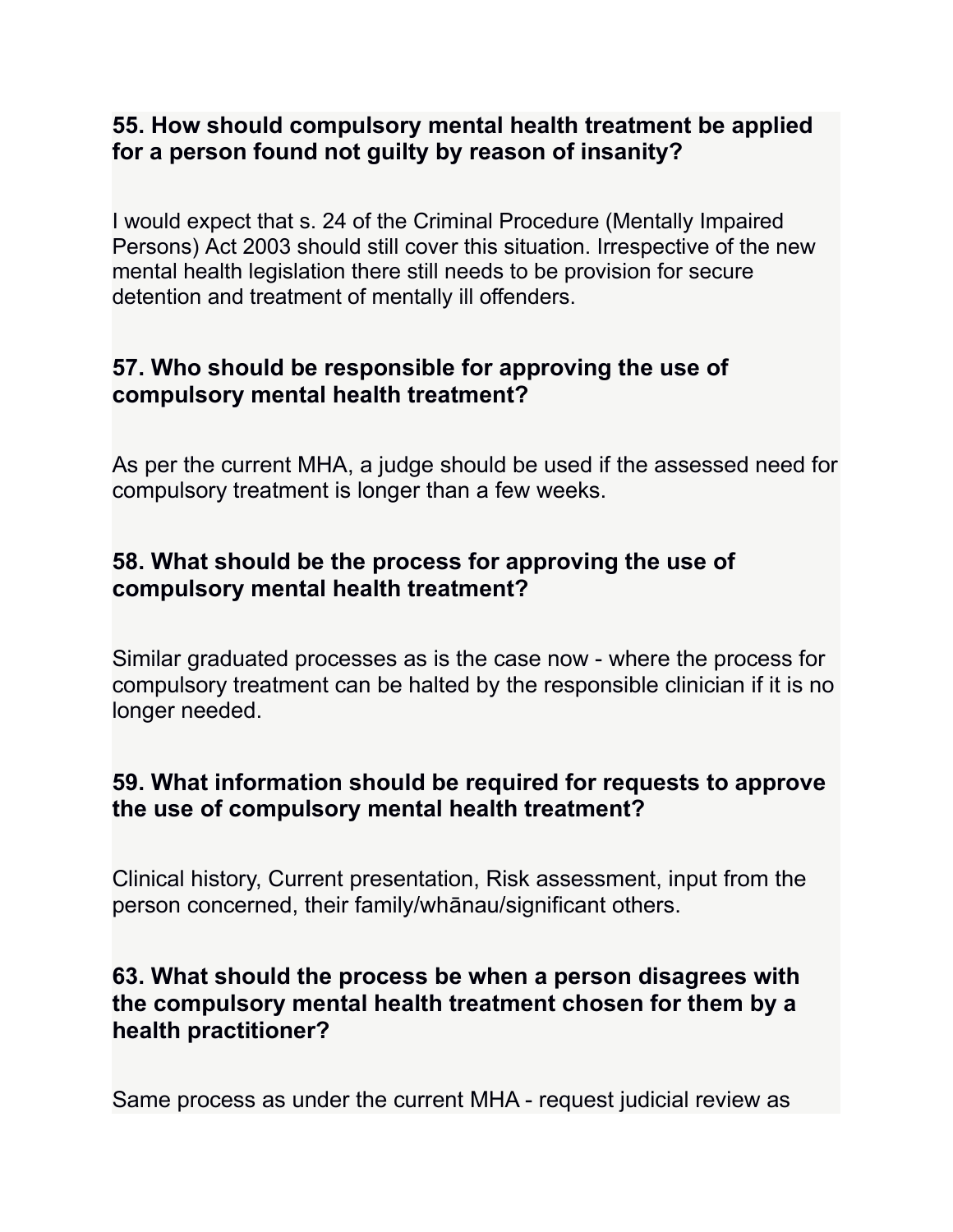soon as practicable.

## **64. Under what circumstances should a health practitioner be able to override a person's decision about a particular treatment if the person is under compulsory treatment?**

Where the person's decision is based on their delusional process, has not been fully understood, or has been informed by misinformation. That being said, best practice would be for the practitioner to discuss their particular requests for certain treatments and if they are not contraindicated then allow them to be used.

## **65. What role, if any, should police have in the new legislation?**

The police are required to maintain public safety. They have their own powers to detain when needed. They will probably still be needed to assist health practitioners where a person of concern is acting in a dangerous manner, and to assist with secure transport to a place of assessment.

#### **66. What monitoring and oversight roles should be created in new legislation?**

Currently there is the Mental Health Review Tribunal, Director of Mental Health, District Inspector, Director of Area Mental Health Services. I think these are still appropriate, but perhaps included in the process for District Inspector to consult with family/whānau and consumer advisor if they conduct an investigation.

#### **67. What should be the powers and responsibilities of these roles?**